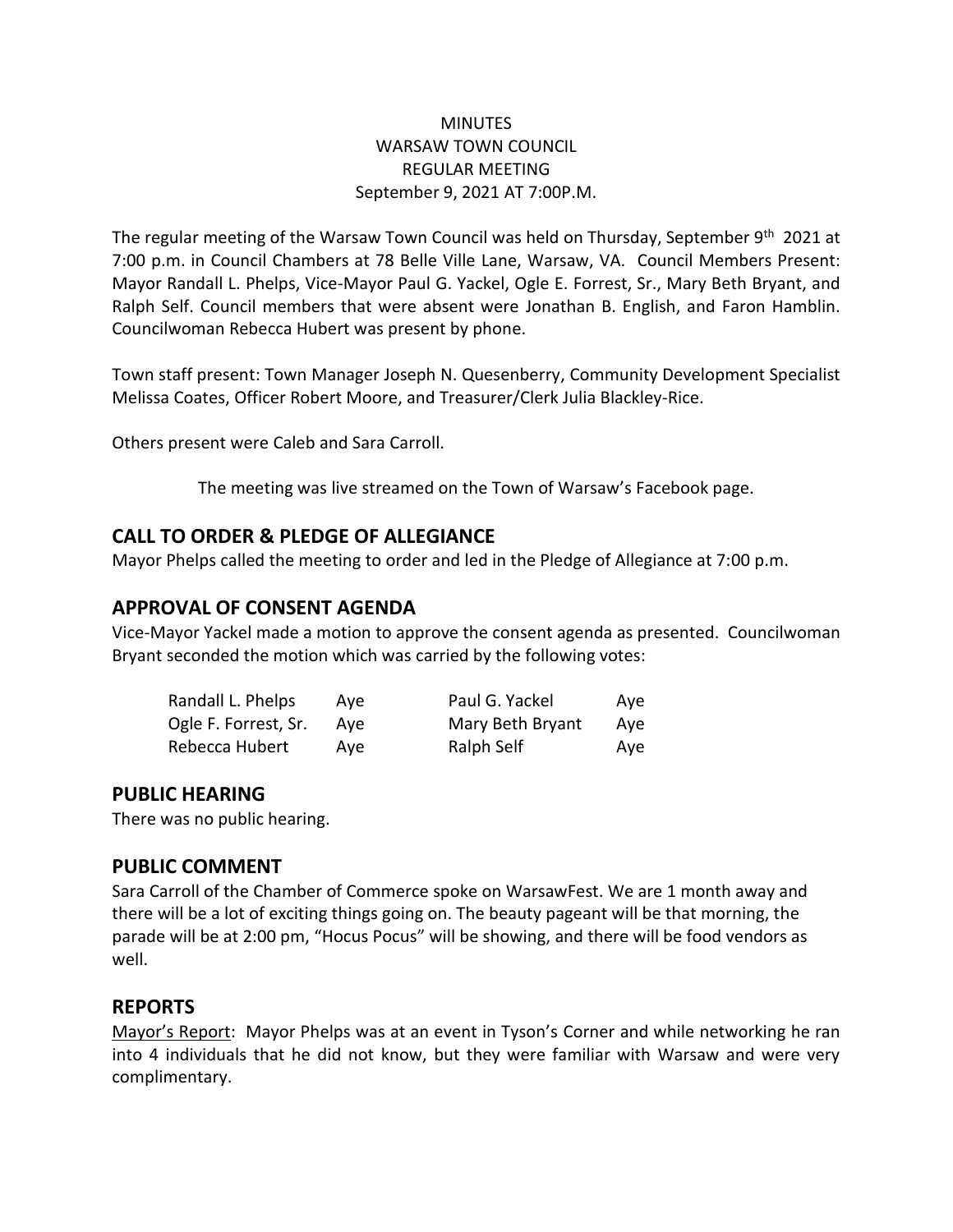Town Manager's Report:

- Music on Main: Warsaw has partnered with Old Rapp and the concert will be on the Friday before WarsawFest. Main Street will be closed, and a portion of Belle Ville will be closed. Tickets are \$5.00.
- Planning Commission vacancy: Mr. Winn Sisson spoke with Joseph Quesenberry on several matters surrounding the town and Joseph told him about a vacancy with Planning Commission. Mr. Sisson was gracious enough to volunteer to serve. Council would like to take action tonight.

Councilwoman Bryant made a motion to appoint Mr. Winn Sisson to Planning Commission with a term expiring 12/31/2023. Mr. Sisson will be filling the vacancy left by Ms. Juliana Grassia. Vice-Mayor Yackel seconded the motion which was carried by the following votes:

| Randall L. Phelps    | Ave | Paul G. Yackel   | Aye |
|----------------------|-----|------------------|-----|
| Ogle F. Forrest, Sr. | Ave | Mary Beth Bryant | Ave |
| Rebecca Hubert       | Ave | Ralph Self       | Aye |

- The 20<sup>th</sup> anniversary of 9/11 is approaching, and the flags will be at half staff to remember that tragic day and those that lost their lives.
- New council chairs are in the works, and we are working on getting a quote.
- The Town Manager was at a VLGMA conference today and enjoyed representing Warsaw.

Police Report: Officer Robert Moore gave the report. 148 calls for service, 102 traffic stops, 79 summonses issued, and 3 arrests. Dispatch system that has been in the works for several months will become available soon. There will be training toward the end of the month. All of the hardware needed is either in or has been ordered. Officer Moore explained how the new technology will work and how it will be utilized.

Planning Commission: Met last week. Discussed DHCD grant and Style Craft subdivision, but no actions were taken that Council should be aware of.

#### Northern Neck Regional Jail: Report is in packet

Council Committee Reports: Utility committee met regarding water and sewer; we have aging equipment, and some suppliers are no longer in business. With expansion in the town, there may be need to increase groundwater permit, so we do not go over our permitted amount. They would like to request that Council authorize the Town Manager to issue an RFP to study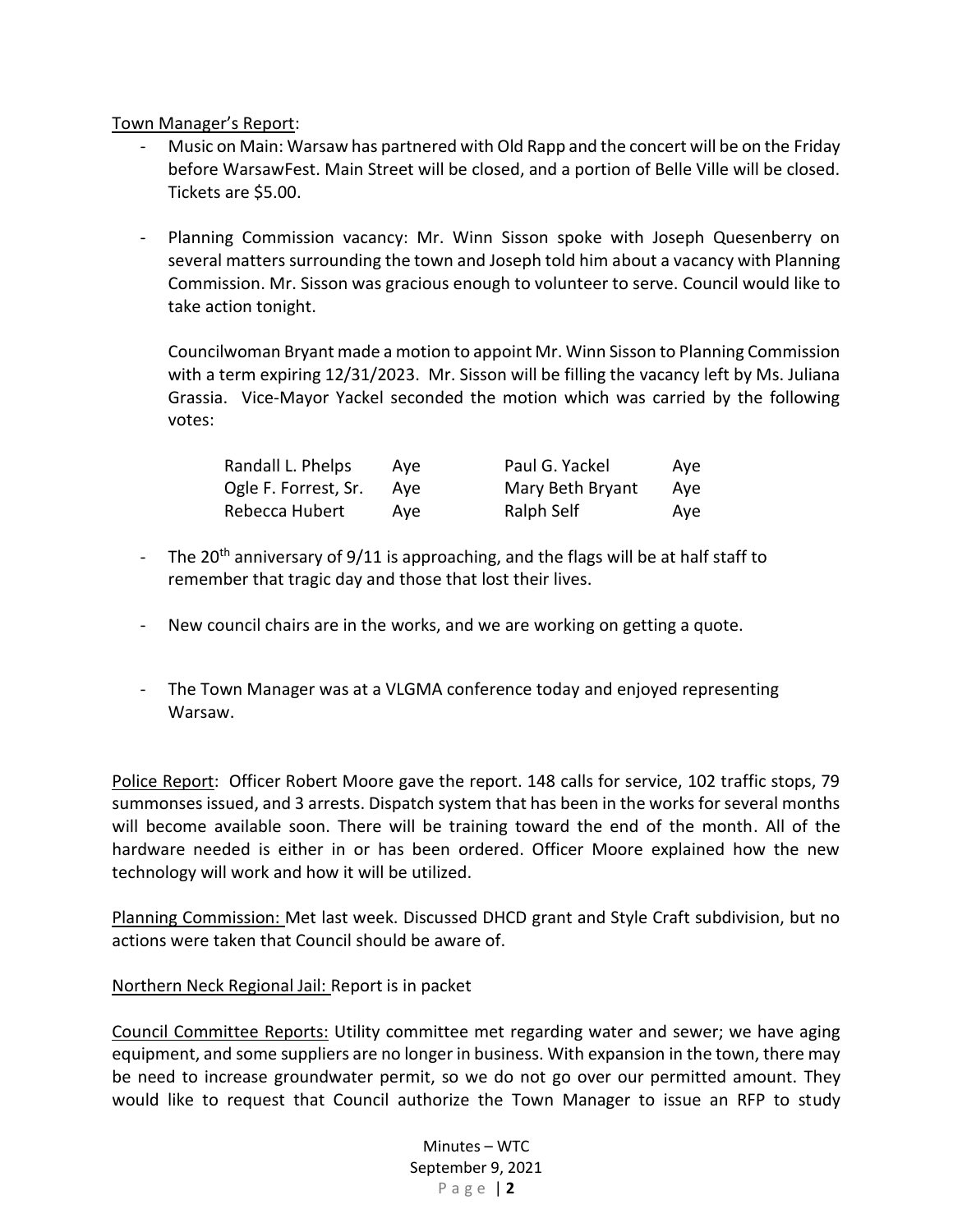infrastructure and how it will handle growth and what the costs may be to replace things in the future. The mayor thinks it is a smart idea to get a consult to see where we are. To change the permit allowance, it is approximately an 18-month process. The mayor would like to see a nutrient report soon.

# **OLD BUSINESS**

Projects Report:

- The Bounds: The Town Manager reported that the ribbon cutting had been delayed. There were a couple of finishing touches that were being made, but it is now open to the public. There were some electrical issues that have since been repaired.
- Main Street: The LOVE sign is back. The L and the O are now constructed out of fiberglass, which should cut down on the maintenance. The business directory sign will be installed tomorrow. The Warsaw banner will also be back up soon. Preliminary plans for parking spaces has been returned. There were quite a few added along with a crosswalk near Hunan.
- VDOT Tap Project: The original agreement was initiated between the former Town Manager at a cost of \$145,000. That contract called for reporting that Town Staff is not qualified to complete. To amend the contract to allow the services to be completed, the price increases approximately \$40,000.

Vice-mayor Yackel made a motion to authorize Joseph Quesenberry to enter into the amended contract. Councilman Forrest seconded the motion which was carried by the following votes:

| Randall L. Phelps    | Ave | Paul G. Yackel   | Aye |
|----------------------|-----|------------------|-----|
| Ogle F. Forrest, Sr. | Ave | Mary Beth Bryant | Ave |
| Rebecca Hubert       | Ave | Ralph Self       | Ave |

### **NEW BUSINESS**

Resolution for Larry Thorne: Mayor Phelps read Mr. Larry Thorne's resolution. The Town of Warsaw commends Mr. Thorne for his years of service to the Town in various roles.

Councilman Forrest made the motion to approve the resolution for Mr. Thorne. Councilman Self seconded the motion which was carried by the following votes:

| Randall L. Phelps    | Ave | Paul G. Yackel   | Ave |
|----------------------|-----|------------------|-----|
| Ogle F. Forrest, Sr. | Ave | Mary Beth Bryant | Ave |
| Rebecca Hubert       | Ave | Ralph Self       | Ave |

Water/Sewer Connection fee incentives: One of the incentives that has been discussed for the Town is one that discounts water and sewer connection fees. That discount would be 50%. This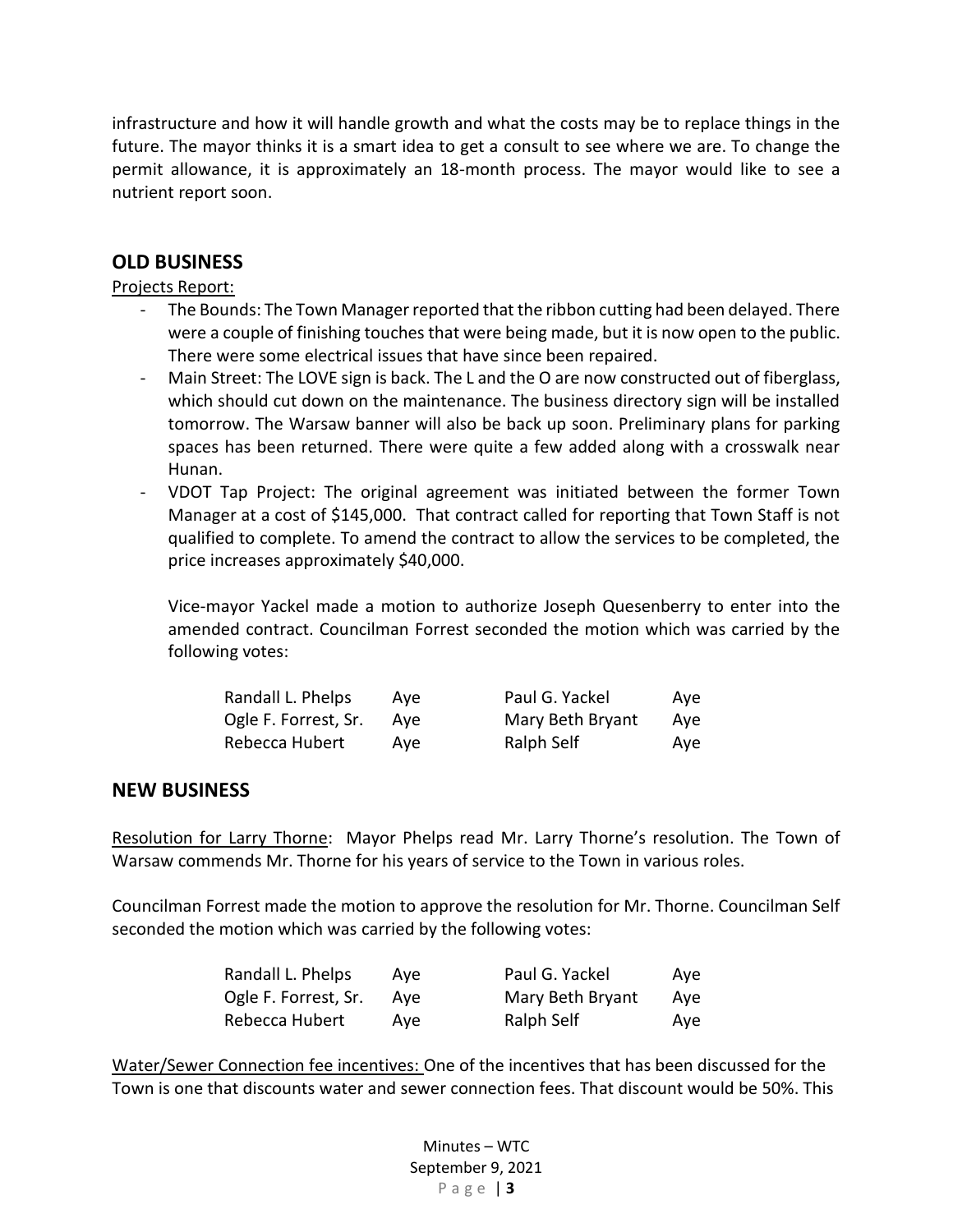would be good for new developments or individual homes. This would come with a 3-year calendar parameter. At the end of those 3 years Council can reevaluate the incentive.

Councilman Forrest made a motion to approve the incentive with an end date of December 31, 2024. Councilman Self seconded the motion which was carried by the following votes:

| Randall L. Phelps    | Ave | Paul G. Yackel   | Ave |
|----------------------|-----|------------------|-----|
| Ogle F. Forrest, Sr. | Ave | Mary Beth Bryant | Ave |
| Rebecca Hubert       | Ave | Ralph Self       | Ave |

Style Craft: This proposed developed has a purchase contract with Richmond County for 30 acres on Hamilton Boulevard. This purchase is contingent upon rezoning. This project includes single family homes, town homes and quads. The developers would like to begin spring of 2022.

Rezoning: Currently the parcel is zoned C-2. For this project the Town Manger is proposing to rezone the parcel to R-12. There are areas adjacent that are also zoned as R-12, so it is not spotzoning. A public hearing needs to be scheduled.

Councilman Forrest made the motion to schedule a public hearing for rezoning Parcel 24-6 to R12. Planning Commission will be on 10/7 and Town Council on 10/14. Councilwoman Bryant seconded that motion which was carried by the following votes:

| Randall L. Phelps    | Ave | Paul G. Yackel   | Ave |
|----------------------|-----|------------------|-----|
| Ogle F. Forrest, Sr. | Ave | Mary Beth Bryant | Ave |
| Rebecca Hubert       | Ave | Ralph Self       | Ave |

Vice-mayor Yackel would like an Ordinance Committee meeting to be scheduled to review the subdivision ordinance.

Town Council times: There has been discussion about moving meeting times to 6pm instead of 7pm. Town staff will look into how Council would go about changing the time and what that entails.

### **CLOSING COMMENTS**

Councilwoman Bryant: Very good meeting. A lot of good information was presented.

Councilman Forrest: It would be a great opportunity to install the electric meters in these new subdivisions.

Vice-mayor Yackel: Asked questions about WarsawFest plans for the Town.

Councilwoman Hubert: Very appreciative for being able to call in. It was a great concise meeting.